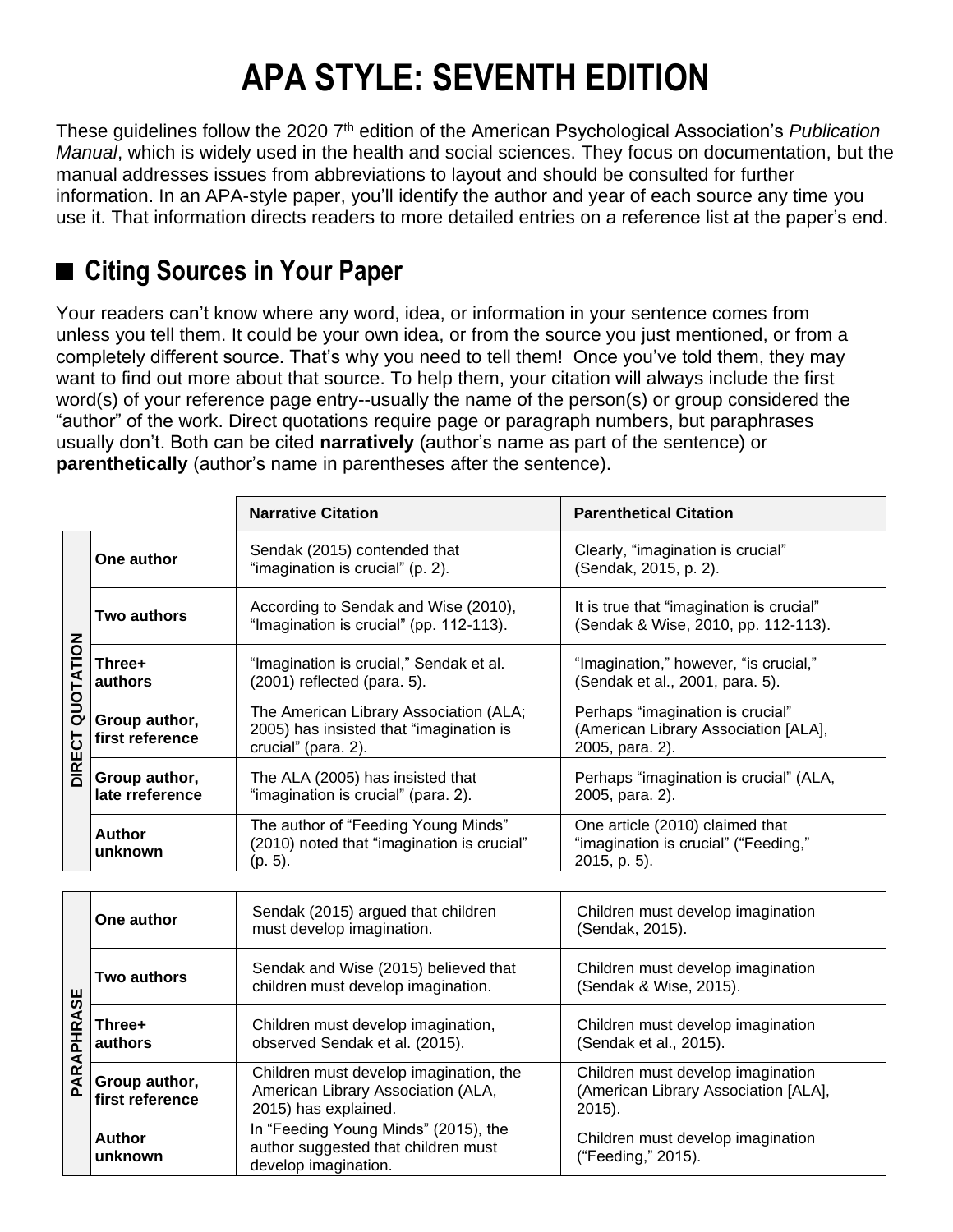- 1. **Dates**. APA includes the year of publication in every parenthetical citation and in the first narrative citation of each source in any paragraph (although some teachers require it in all narrative citations). Only the year of publication goes in your in-text citation, even if the reference page entry includes a month. *Manual*, p. 262.
- 2. **Page numbers**. APA requires specific page, paragraph, or location numbers for all direct quotations. Specific page numbers are rarely included for paraphrases and most teachers don't allow them, although APA does.

List all digits in every page number. For written sources without page numbers, use "para.," the paragraph number, and, when possible, the section heading. Put document-specific headings in quotation marks and shorten them if needed. For video or audio sources, use the timestamp; for PowerPoint presentations, use the slide number. *Manual,* p. 264.

(Drew, 2002, para. 4) (Marvin, 2009, Introduction, para. 12)… (Fayne, 2013, "Idaho Dentists Find," para. 3)

Major classical works like the Qur'an, *The Odyssey,* and *Macbeth* have standard numbering systems that cross all editions and translations, so use those systems instead of page numbers. *Manual,* p. 274.

(Shakespeare, 1623/2003, 1.5.45-60) (*King James Bible*, 1769/2017, 2 Sam. 12:1-10)

3. **Names**. The body of an APA paper typically uses last names only, even on first reference. Endings like "Jr." and academic degrees are not included. *Manual,* p. 262.

> Garland and Wilder (2013) found that… Other research suggests that this model may be inadequate (Garland & Wilder, 2013).

APA doesn't use first names or initials in citations unless that's the only way of distinguishing between two sources. However, be aware that some fields like English may expect first and last names on first narrative reference. *Manual,* p. 262.

4. **No author.** When you don't know the name of your source's author, use the first words of its title. Italicize the title of a periodical, book, or report; use quotation marks for an article. *Manual,* p. 265.

> Book: (*Eating Disorders*, 2018) or the book *Eating Disorders* (2018) Article: …benefits have been demonstrated ("Holistic Approach," 2002)

5. **Multiple authors**. If your source has two authors, cite both every time. If it has three or more authors, use the first author's name with "et al." Note that "et al." is not italicized and that there is a period after "al." If you name two authors in a narrative citation, write out the "and" between their names. In a parenthetical citation, use "&." *Manual,* p. 266*.*

> One study of peer relationships… (Granger & Patil, 1997). A later study of peer relationships… (Longbottom et al., 1999).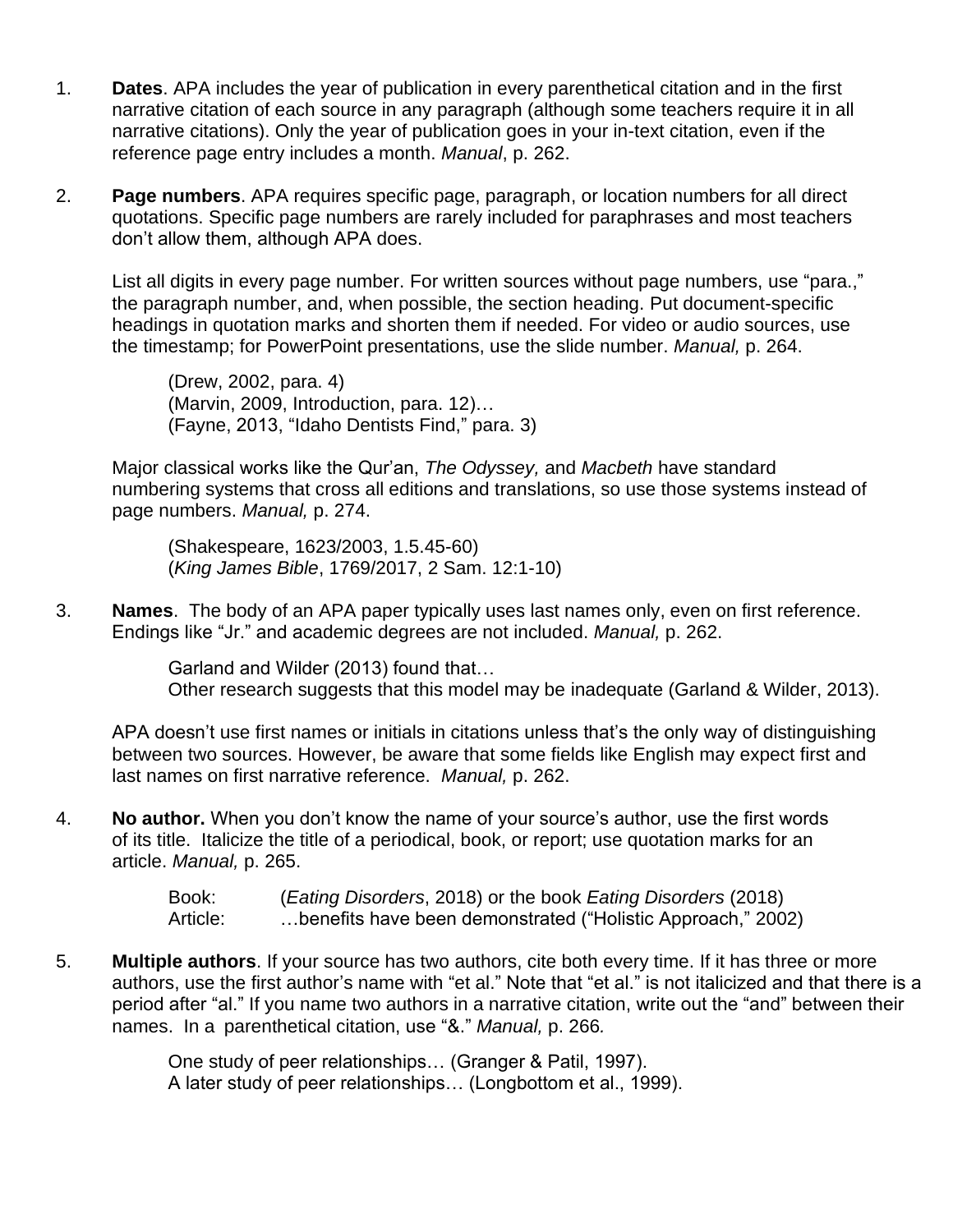- 6. **Group authors.** When the author of your source is an organization, its name is spelled out in full on first reference. If it's well-known or will be used at least two more times, an abbreviation (in parentheses) follows the full name and replaces the full name later. Don't go back and forth between the full name and the abbreviation. *Manual,* p. 268.
- 7. **One author, multiple works**. If you're citing two works written by the same author(s) in different years, cite them as you normally would. If you have two works written by the same author(s) in the same year, however, those works will be listed alphabetically by title on your reference page, where they'll be labeled (YYYYa) and (YYYYb). *Manual,* p. 267.

Cisneros (2011a) found…. …..direction for future research (Cisneros, 2011a).

8. **One citation, multiple sources**. If you refer to several sources within the same parentheses, put them in the same order in which they appear in your reference list and separate them with a semicolon. *Manual,* p. 263.

(Andrews et al., 1996; Gillis, 2017; Gillis, 2019; Shirley & Blythe, 2013)

9. **One paragraph, multiple references to same source.** If all the information in a paragraph comes from one part of one source, identify its author and date at the beginning. If you use transitional phrases and pronouns like "these findings" to show that each following sentence paraphrases material in the same source, you won't have to repeat the citation unless your teacher requires it. *Manual,* pp. 269-270.

If you cite a source by putting the author's name in your sentence, you don't have to include the date again in other sentences within the same paragraph (although some teachers will expect you to). You do have to include the date in any parenthetical citations. *Manual,* p. 265.

Travers (2006) found that the children underestimated the amount of sugar in their diets. Travers also found that the children in the study consumed more than twice the recommended amount of sugar. They also failed to recognize the sugar content of many common foods.

If your paragraph moves back and forth between different sources or between one source and your discussion, you'll cite the source of each sentence to help keep the reader on track. Any sentence you don't cite is understood to represent your own words and ideas.

Ray and Kelly (2014) proposed that creative writing assignments be integrated into composition classes. It is unclear, however, that this suggestion would improve test scores. Although 72% of students surveyed believed that creative writing exercises improved their written fluency (Ray & Kelly, 2014), other research suggests that those gains in fluency do not transfer to research assignments (Collins, 2011).

10. **Secondary citations.** If an idea or phrase that you want to use is quoted in another source, find the original source if you can. If not, name the original source in your sentence and then use parentheses and the words "as cited in" to identify the source (listed on your reference page) where you found it. *Manual,* p. 258.

> Laurence (2001) found no correlation between the variables (as cited in Brooke, 2003). No correlation was found (Laurence, 2001, as cited in Brooke, 2003).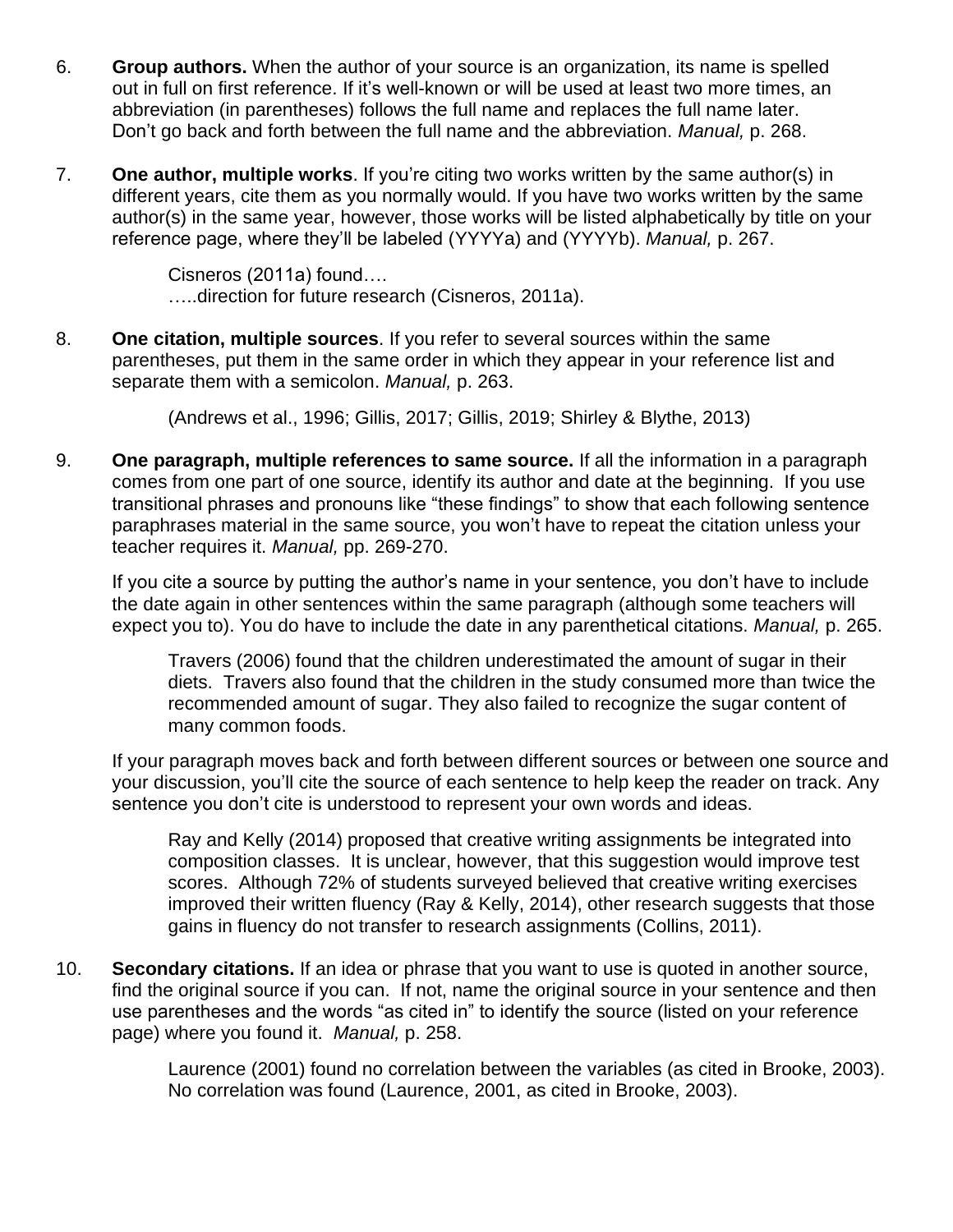11. **Email and personal interviews**. Personal communications that a reader can't retrieve (ex. letters, memos, e-mail, interviews, telephone conversations) appear as in-text citations only. Don't put them in your reference list. Include your source's initials and last name and as exact a date as possible. *Manual,* p. 260*.*

> S. Crewe argued that not all sources agree (personal communication, May 3, 2012). Not all sources agree (S. Crewe, personal communication, May 3, 2012).

- 12. **Long quotations.** If you use a quotation that's 40 or more words long (also called a "block quotation"), set it off from the rest of your paper by indenting it five spaces (one tab space). Double space it and don't use quotation marks. The final period goes before, not after, the citation at the end. *Manual,* p. 272-273.
- 13. **How much can I quote?** As a general rule, not more than 10% of any paper should consist of direct quotations. Formal research papers in APA style often include no quotations at all.

## ■**The Reference List**

The reference list at the end of the paper contains all the sources cited in the paper. Its purpose is to help readers find the materials you used, so each entry must be complete and accurate.

14. **Page format**. The reference list starts on a new page. Every line is double-spaced, without extra spaces between entries. The word "References" is centered at the top and bolded. The pages are numbered as if they were part of your paper. *Manual,* pp. 66, 303.

Use the "hanging indent" format: start the first line of each entry at the left margin, but indent all subsequent lines one tab space (five spaces). *Manual,* p. 66.

- 15. **Order of references**. List each source alphabetically by the last name of its first author. If there is no author, alphabetize the source by the first word of its title (excluding *a, an, the*) *Manual,* pp. 303-304.
- 16. **Names.** Shorten all first and middle names to initials. List all authors by last name first, then initials. If a source has multiple authors, don't change the order they're in. *Manual,* p. 286.
- 17. **Mulitiple authors**. If a source has up to 20 authors, list them all. If it has 21 or more, list the first 19, add an ellipse (three dots separated by spaces), and name the last. *Manual,* p. 286.
- 18. **One author, multiple works**. List more than one work by the same author in the order of the years they were published. If multiple works were published in the same year, alphabetize them by their titles and label them (2011a), (2011b). *Manual,* p. 304.

World Health Organization. (2012). Immunization: Closing the gap… World Health Organization. (2015a). Global vaccination targets… World Health Organization. (2015b). Keeping Syrian children free from polio…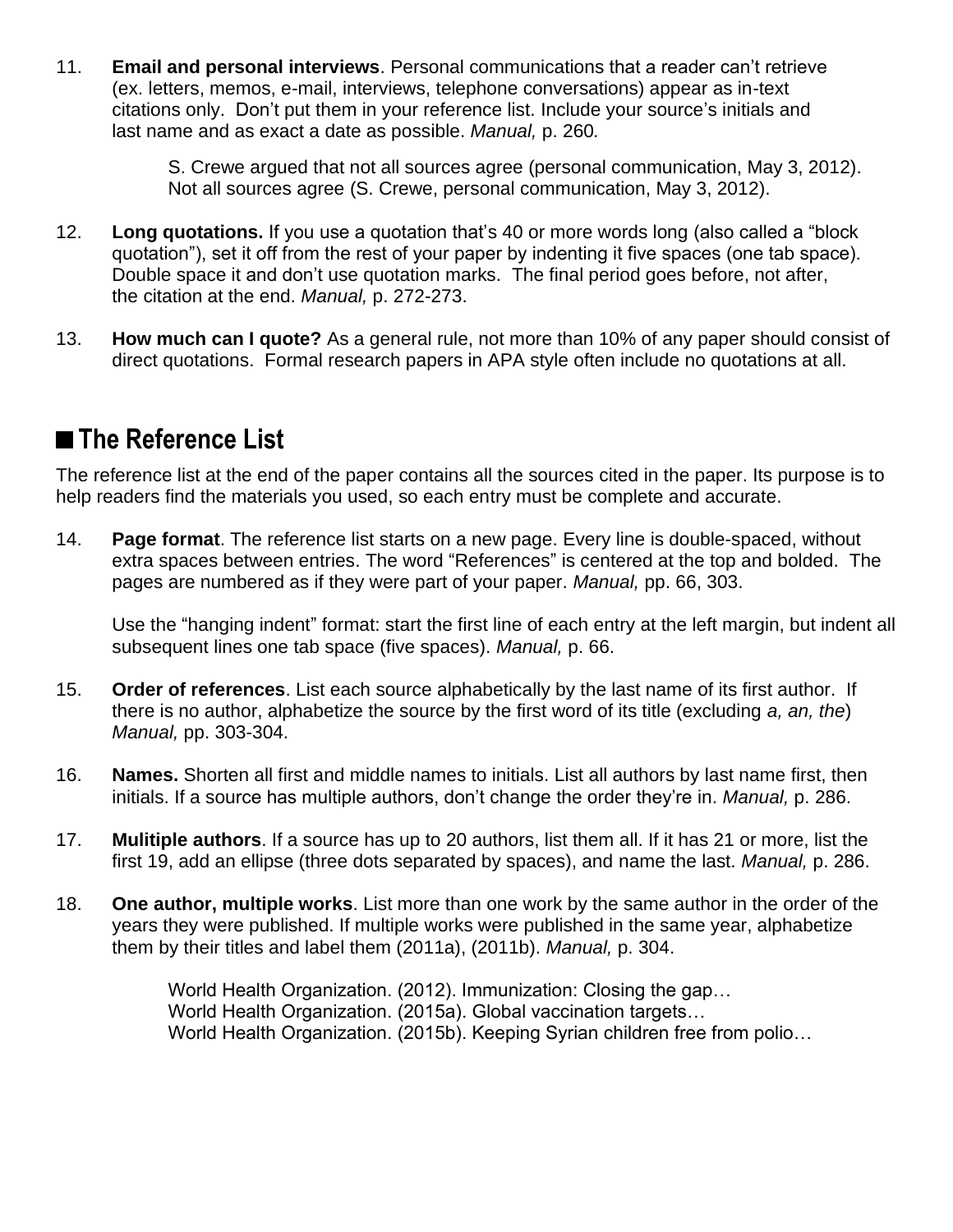19. **Dates.** Put the year of publication in parentheses immediately after the author's name(s). In a book, the date is usually on the copyright page behind the title page. The date of a website is trickier: don't use a "Last Reviewed" date or a website copyright date. Use a "Last Updated" date only when the update clearly applies to the information you're reading as opposed to some other feature of the page. If your source truly provides no date, use the abbreviation "n.d." ("no date") instead of the year. *Manual,* pp. 262, 290.

If you're citing a work that's been republished, put the recent publication date in the usual place, after the author's name. The original date closes the citation, after any DOI or URL, and looks like this: (Original work published 1815). *Manual,* p. 265, 325

- 20. **Capitalization**. In the title and subtitle of a book, chapter, or article, capitalize only the first word and any proper nouns. In journal, magazine, and newspaper titles, capitalize all major words. *Manual,* p. 291.
- 21. **Italics**. Italicize titles of books, journals, magazines, and newspapers. Also italicize volume numbers in journal references. Leave article and chapter titles alone: don't italicize them or put them in quotation marks. *Manual,* p. 293.
- 22. **Publication information**. The publication information required for books includes only the name of the publisher; if the publisher is the same as the author, it doesn't even need that. The requirement for articles includes volume, issue, and page numbers. *Manual,* pp. 295-296.
- 23. **Databases.** APA doesn't include database information unless a source is available **onl**y from a particular database, like Cochran. If you include a database name in your reference (some archival documents can only be found in electronic databases), put it in italics. *Manual,* p. 296.
- 24. **DOIs**. Many sources have a Digital Object Identifier (DOI), a permanent number that goes with them wherever they're published online. If your source has a DOI, your citation must include it. The doi itself looks something like 10.xxxx/gobbledygook. It can appear in many formats, but APA only uses one. If you find a doi as part of a larger URL that doesn't look like the one below, cut out everything except the doi and reformat it. Don't put a period at the end. *Manual,* pp. 299-300.

htpps://doi.org/10.xxxx/gobbledygook

25. **URLs.** If an electronic source has a DOI, don't include the URL. No DOI? Try to find a URL that links to the source directly. Don't use a URL specific to a particular library; don't use a URL specific to a general database like EBSCO or Academic Search Complete. If those are the only URLs you can find, don't include a URL in your citation. *Manual,* pp. 299-300.

If your source is available only from a specific database and the URL linking to the document doesn't require a login, use that URL. If it does require a login, list the URL for the database instead. A URL begins with "http" or "https": don't put a "retrieved from" statement before it (except in special situations—see F. below) or a period after it. You can leave your URLs live and hyperlinked (blue, underlined) or you can remove the hyperlinks. Check your teacher's preference. *Manual,* pp. 298-299.

26. **Retrieval dates.** Don't include retrieval dates for online sources unless the source is both unarchived and expected to change over time (e.g. online dictionary, Google map). Wikipedia pages are archived, so you don't need to include a retrieval date for them. *Manual,* p. 290.